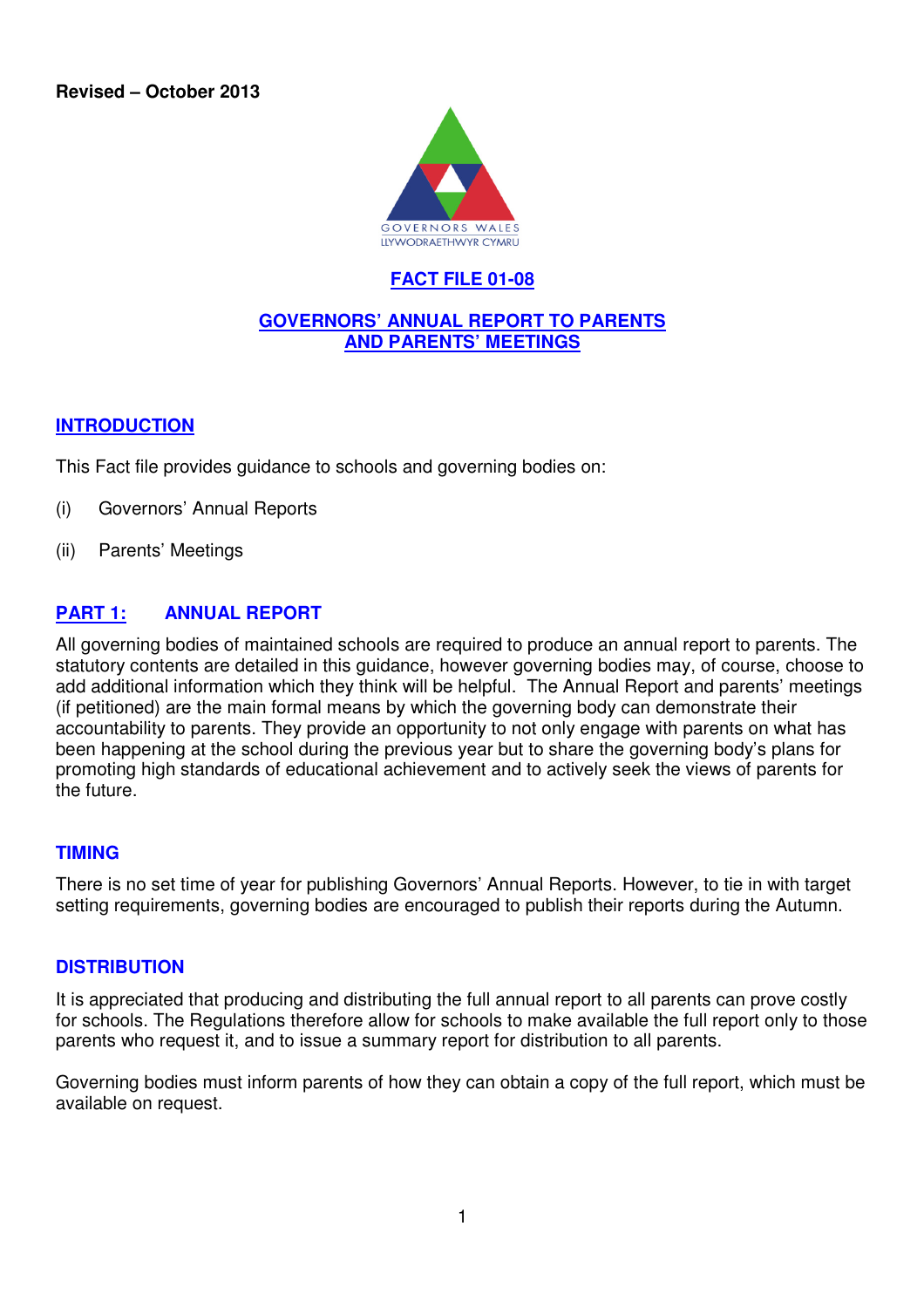## **Revised – October 2013**

## **CONTENTS**

### **Content of Summary Annual Report**

- Information relating to any meeting held, or not held, with parents under Section 94 of the School Standards Organisation (Wales) Act 2013.
- Information, if available, about the arrangements for the next election of parent governors;
- The most recent school comparative data reports in relation to school performance in end of foundation phase and key stage teacher assessments published by the Welsh Ministers on DEWi (The Data Exchange Wales Initiative);
- In the case of a school with registered pupils aged 15 at the beginning of the reporting year, the most recent Summary of Secondary School Performance (SSSP) in relation to the school;
- Attendance information (the number of unauthorised absences and authorised absences in the reporting school year expressed as a percentage of the total number of possible attendances in that year);
- The provision made for pupils to participate in sport at the school including the provision made for extra-curricular sports activities during that period.

**Content of Full Annual Report:** (in addition to the information already detailed for the summary annual report)

- Details of the members of governing body (including the name and address of the chair and clerk to the governing body);
- A full financial statement outlining school income and expenditure;
- Destination of school leavers information relating to pupils leaving the school, or employment or training taken up by pupils on leaving the school (secondary schools only);
- Steps taken by the governing body to develop or strengthen the school's links with the community (including links with the police);
- Information relating to targets for improvements set by the governing body and for reducing the level of unauthorised absences;
- A summary of any review and resulting action carried out by the governing body in respect of any polices or strategies adopted by them;
- Term dates (including half term holidays) for the next school year;
- Summary of changes to the school prospectus since the previous governors report was prepared;
- A statement on the curriculum and organisation of education and teaching methods at the school, including details of any special arrangements in the curriculum or otherwise for particular categories of pupils, including those with a statement of special educational needs;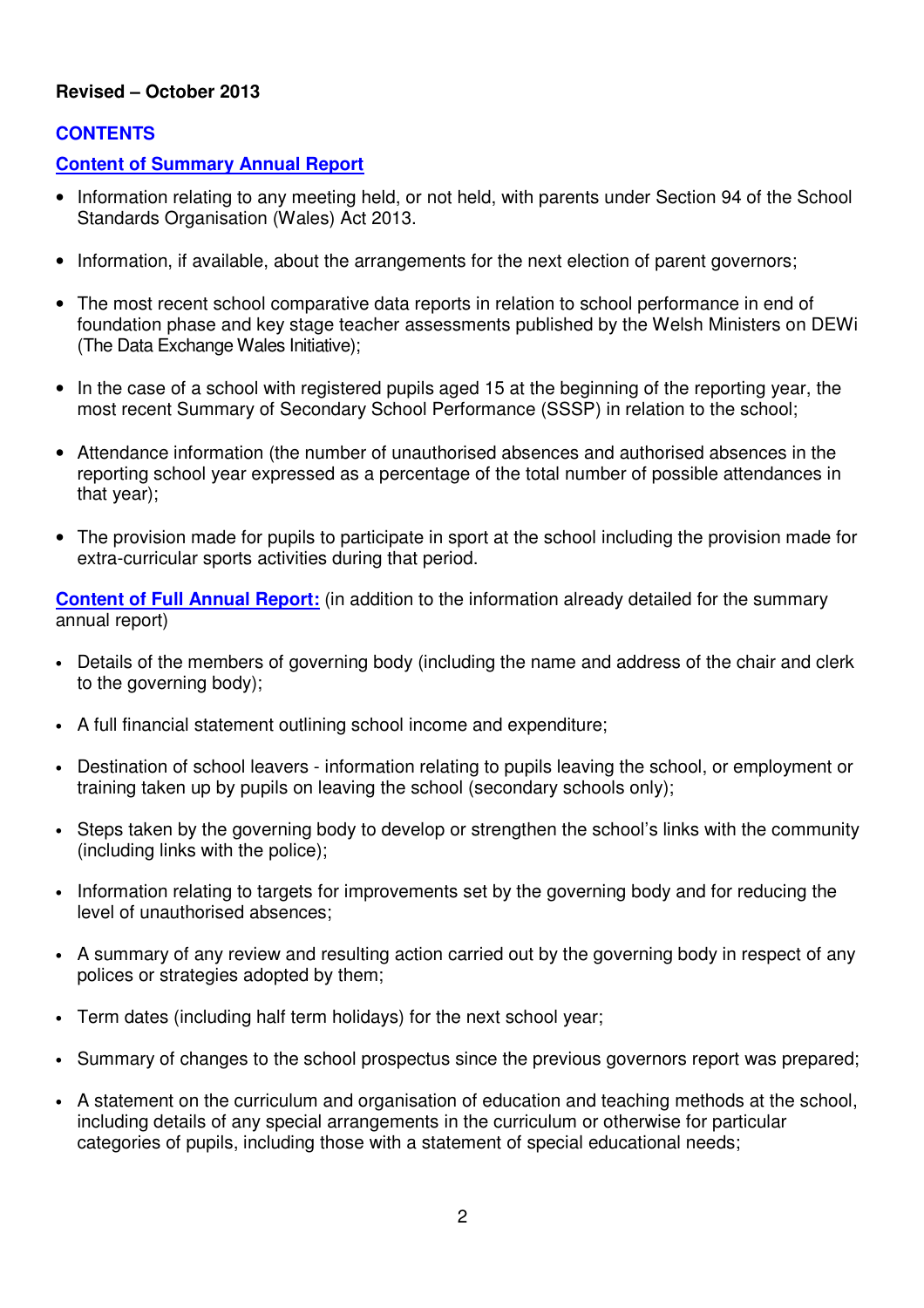## **Revised – October 2013**

- The language category which most closely describes the school;
- The use of the Welsh language in the school by pupils of all age groups;
- A statement on the provision of toilet facilities at the school for pupils registered at the school and the arrangements in place for cleaning such toilet facilities;
- For primary schools from September 2012 and for secondary schools from September 2013 information on the action taken to promote healthy eating and drinking by pupils of the school.

The writing of the annual report is the corporate responsibility of the governing body and should not fall to the headteacher on their own. Governing bodies will often set up a working group comprising a few governors to prepare a draft for consideration at a meeting. This is a useful exercise and helps to share the workload whilst securing 'ownership'.

# **PART 2: PARENTS' MEETINGS**

As a result of the School Standards and Organisation (Wales) Act 2013, which came into force on 4<sup>th</sup> May 2013, a school governing body is no longer required to hold an annual parents meeting.

Parents are major stakeholders in the school community and have a clear and strong interest in their child's education. It is therefore important that the governing body actively engages with parents, and remain accountable, by providing them with information and opportunities to discuss and have an input into school.

The School Standards and Organisation (Wales) Act 2013 now enables parents of registered pupils at the school to request up to three meetings per year with the governing body via a petition. A brief summary is provided below.

The governing body must hold a meeting within 25 school days of receiving the petition, providing that:

- 1. the petition contains the signatures of the required minimum number of parents of registered pupils at the school, which is the lower of the following:
	- (a) the parents of 10% of registered pupils, or
- $(b)$  the parents of 30 registered pupils<sup>1</sup>.

 $\overline{a}$ 

- 2. the meeting requested by parents must be to discuss a matter relating to the school.
- 3. there will be no more than three meetings held during the year in which the first petition is received.
- 4. there are sufficient school days left in the school year for the meeting to be held.

Calculated by using the number of registered pupils at the school on the date that the petition is received.